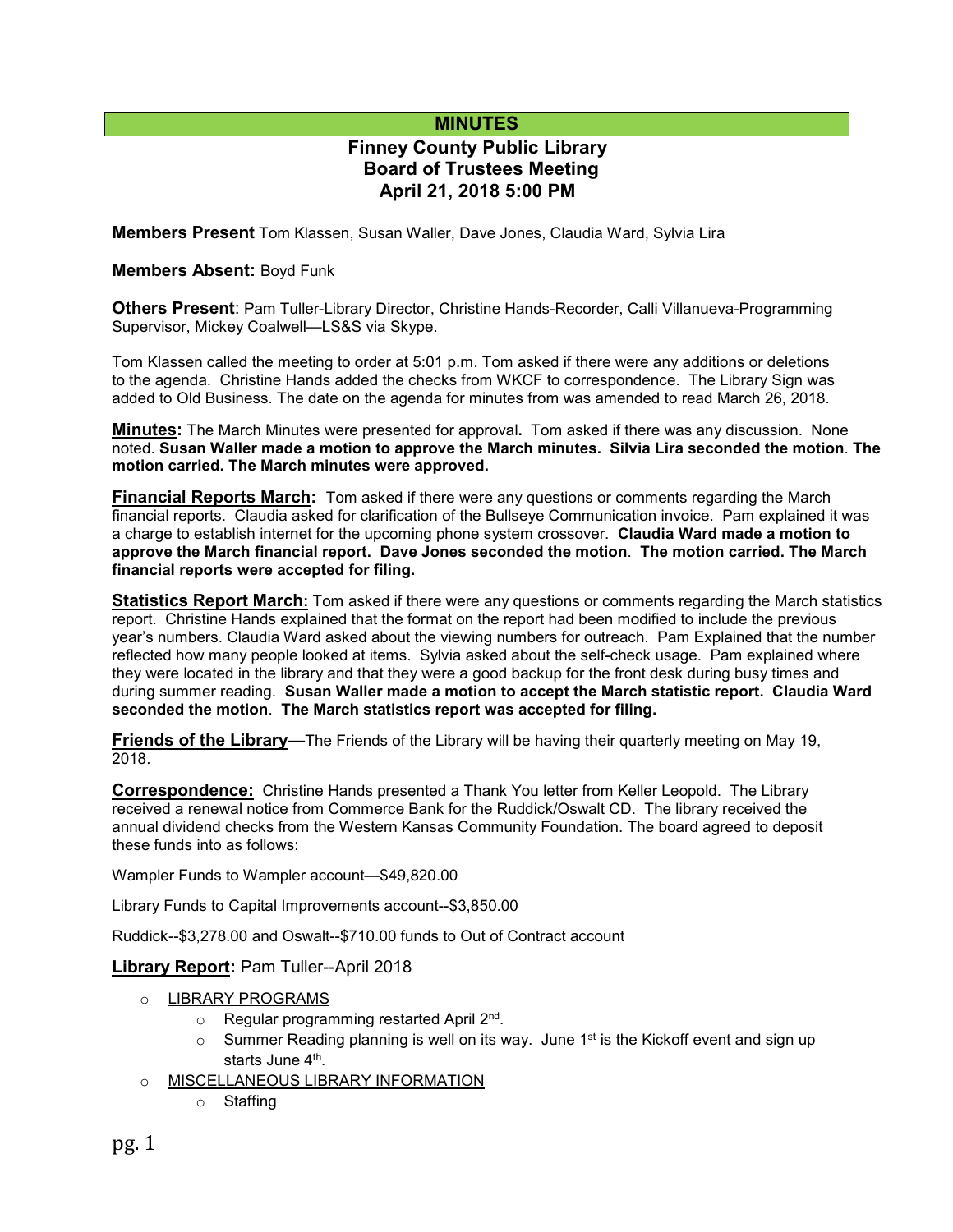- **Pam introduced Calli Villanueva, the new programming supervisor. She gave a** brief bio and talked about her duties as programming supervisor.
- Gabrielle Stout accepted the position of Adult Program Services.
- Office area is needed—playing with the idea of moving the bookstore if feasible.
- o The heating and Air is scheduled to be started on April 17.
- o Hoopla
	- 6 new patrons, 59 total patrons, 166 checkouts, \$333.64 dollars used. We have spent \$2,940.00 to date.
- o NEXT MONTH
	- **Programming will be slower due to Summer Reading preparations.**
	- Friends of the Library meeting will be May 19th.

## **Board of Trustees Report:**

Claudia Ward—Nothing Noted. Susan Waller— Nothing Noted. Dave Jones— Nothing Noted. Sylvia Lira— Nothing Noted. Tom Klassen-Nothing Noted.

## **Old Business:**

- Budget Committee—the budget committee decided to meet the first week of to discuss the 2019 Budget proposal...
- CD Renewals—Ruddick/Oswalt CD will renew on April 23, 2018. The board agreed to allow the CD to automatically renew.
- Board Member replacement—The board had a brief discussion of possible candidates for the open board position. The board said they would continue to look for a replacement
- Library Sign-- Pam shared some design concepts for the proposed sign. After a brief discussion, Dave Jones suggested 3 or 4 proposals and concepts be presented at the next meeting

## **New Business:**

- Stipend for Outreach—Pam asked the board if they were wanted to have a stipend for the outreach mileage reimbursement. She said she would discuss it with LS&S and see if it is a possibility.
- 360 Engineers account access for utility monitoring. Pam asked told the board that the library would be giving 360 Engineering access to the utility accounts to monitor the usage as needed to guarantee their contracted savings for the county projects.
	- o Silent Study Room furniture— Booth seating—Pam found 10 used booths and tables for the study area in the Kansas room and the vacant Genealogy room. \$500.00 plus costs to paint and re-upholster. Susan asked about the purpose of the Kansas Room. Pam explained it would be for collaborative study. Claudia voiced her concerns about the aesthetics of the used furniture. **Susan Waller made a motion to use the distributions from the Ruddick funds to purchase the booths and tables. Sylvia Lira seconded the motion. Four for the motion one opposed. The motion carried.**
- Bank Transfers—Christine Hands requested \$396.00 from the FOL Bookstore receipts be transferred from Operating to Out of Contract to cover the reimbursement check that was written.
- **Elections** 
	- o **Susan Waller made a motion to nominate Sylvia Lira as Board Chairman. Claudia Ward seconded the motion. The motion carried.**
	- o **Dave Jones made a motion to nominate Susan Waller as Vice Chairman of the board. Silvia Lira seconded the motion. The motion carried.**
	- o **Susan Waller made a motion to nominate Claudia Ward as Secretary of the board. Dave Jones seconded the motion. The motion carried.**